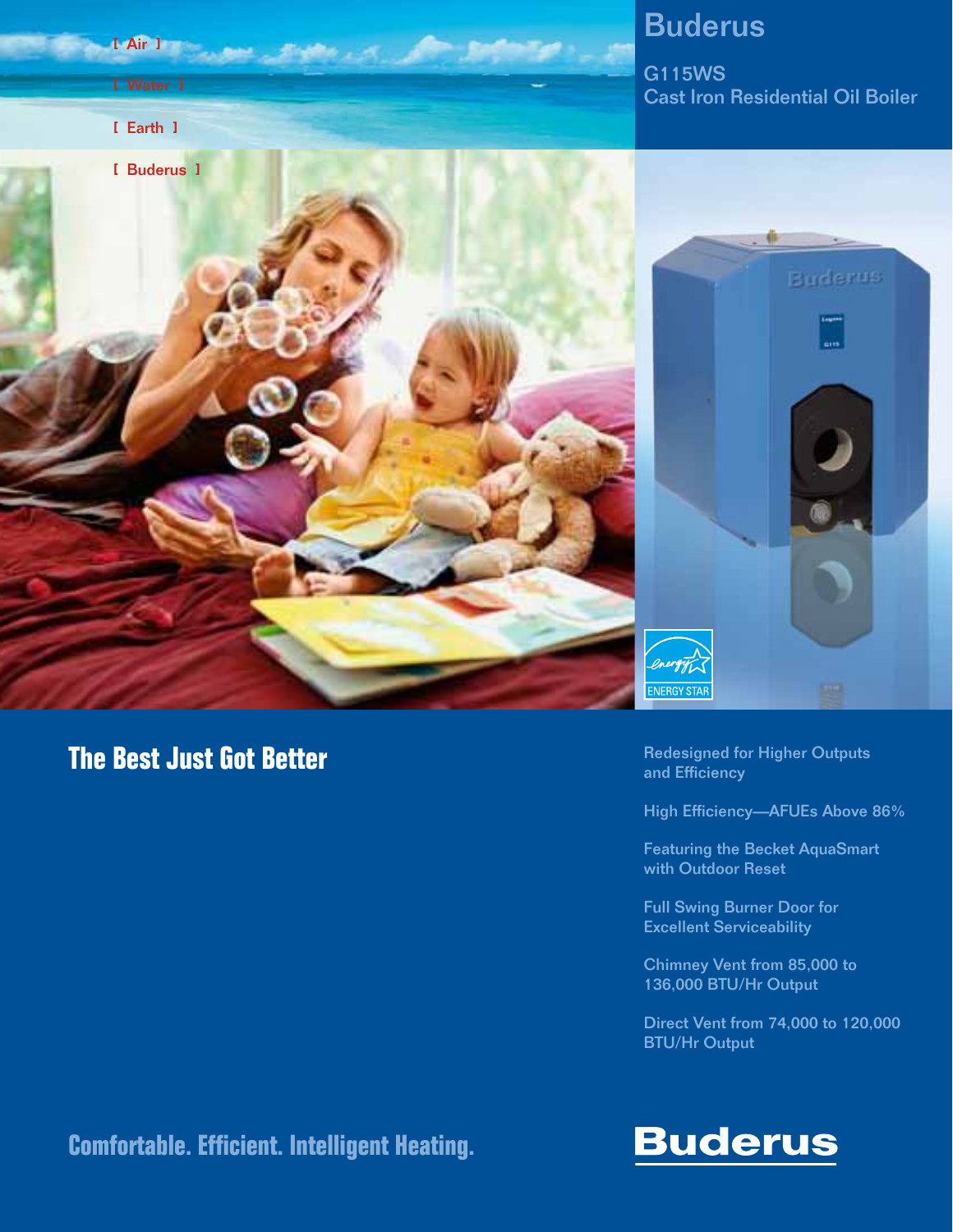# **G115WS**

#### A better way to heat your home

The Buderus G115WS boiler is based on the highly successful G115, the World's best selling boiler. The G115WS has been redesigned and reengineered to extract and deliver more heat from every fuel dollar, and now has higher outputs at less cost per BTU. Acknowledged as the leader in high-efficiency, low emission hydronic heating, Buderus offers innovative design and quality manufacturing with exceptional



efficiency and performance.

A G115WS cast iron oil boiler is ideal for new installations or as a replacement for virtually any make or model of boiler. They are compatible with most hot water tanks. Constructed with superior materials and designed by the industry's leading engineers, the G115WS boiler is raising the standard for the industry.

With two ETL approved venting options, either into a chimney or directly through the wall, the G115WS allows a wide range of installation possibilities.

#### **Comfortable**

Keeping your home comfortable and warm is a high priority—but it doesn't have to come at a high cost. Whether you heat by baseboard, panel radiators, hydro-air systems or radiant flooring, our advanced heating systems will provide many years of exceptional comfort and economy. Unlike a conventional boiler which heats and circulates water at only one temperature—typically 170° to 180° F and keeps heating and circulating this high temperature water until the thermostat signals it to stop. A Buderus boiler, especially when paired with the Logamatic control, eliminates these room temperature swings by adjusting the boiler water temperature to the current conditions, saving fuel while keeping you warm and comfortable.

#### **Efficient**

Energy star ratings for boilers are based on an Annual Fuel Utilization Efficiency (AFUE) rating, which is a ratio of the heat produced to the energy consumed on an annual basis. Not only is the Buderus G115WS boiler Energy Star rated, but it is also designed for ease of installation and maintenance. With features like a compact dimension and integrated handles for ease of transporting, adjustable leveling legs, rear tappings and flue connection, baffles and clips for adjusting stack temperatures and a heavy gauge blue enameled jacket, a Buderus boiler is not only efficient, but it is easy to install.

A full swing burner door, which can be hinged on either the left or the right, and front access plugs which permit flushing of the boiler's interior, allow the G115WS to be thoroughly and properly cleaned in a fraction of the time it takes to clean a conventional boiler.

![](_page_1_Picture_12.jpeg)

It's nice having peace of mind when it comes to my heating needs. Buderus goes the extra mile with their products, using meticulous standards and top quality materials for years of reliable service. For example, all sections are tightly joined and sealed with profiled, beveled steel push nipples and use a patented GL180-M flexible cast iron."

Special compounds provide a gas-tight seal for safe and efficient operation. And, thanks to the GL-180M cast iron's amazing flexibility, this boiler resists thermal shock under conditions of rapid temperature change.

![](_page_1_Picture_15.jpeg)

The full swing burner door on the combustion chamber allows for easy, thorough and proper cleaning in a fraction of the time it takes to clean a conventional boiler.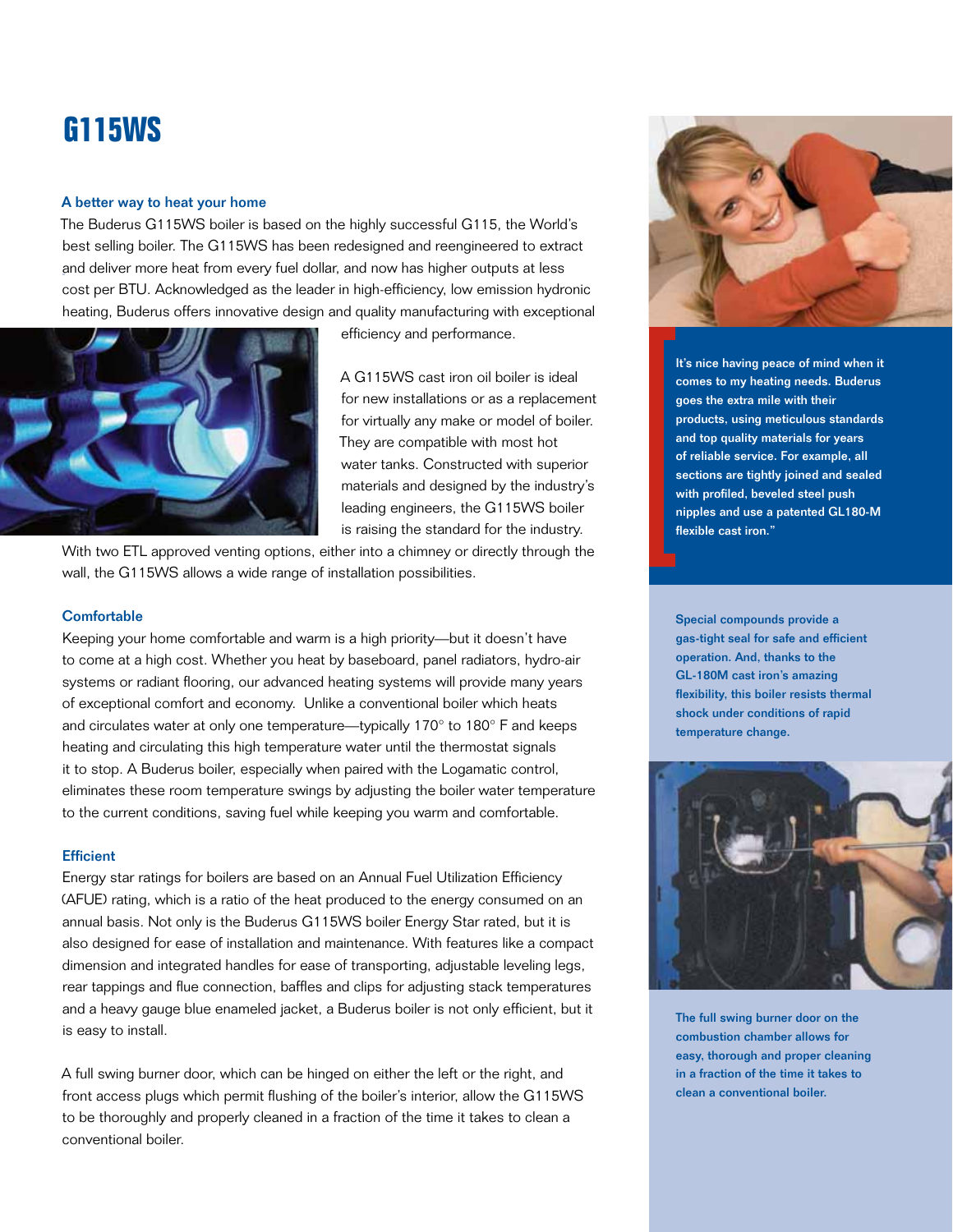#### Intelligent Heating—By Design

The G115WS is designed in Europe where fuel costs are significantly higher and environmental regulations are more stringent. Using state of the art techniques in the design and manufacturing process, the G115WS is built to maximize the heating value of every ounce of fuel and constructed with the highest quality materials.

Manufactured without a heat-consuming refractory or target wall, service and maintenance calls are minimized, while fuel efficiency and heat transfer is maximized. The patented Buderus GL-180M flexible cast iron ensures that the boiler resists thermal shock under conditions of rapid temperature change. Sections are securely joined together and sealed by profiled, beveled steel push nipples, ensuring a long life with no leakage. Special compounds provide a gas-tight seal for safe and efficient operation. The full 3" thermal insulation around the boiler, including underneath, increases efficiency by almost eliminating standby and stack temperature losses.

Buderus, the World leader in heating technology, manufactures the highest quality boilers based on centuries of experience. With its innovative design and quality manufacturing, a Buderus boiler will outlast and out-perform virtually any other residential hot-water system in the world.

#### Complete your system for added comfort to your home!

Once you have a Buderus boiler you can add a Buderus indirect fired hot water tank, an optional Buderus Logamatic control or both. The Logamatic control maximizes your comfort and fuel savings, it will also accommodate specialized heating applications such as radiant flooring. Combined, this premium heating system will provide years of exceptional comfort and economy... for little more than cost of a standard replacement components.

#### Domestic Hot Water Tanks

![](_page_2_Picture_8.jpeg)

Need domestic hot water? Then combine your Buderus boiler with a Buderus indirect hot water tank. A Buderus tank is so well insulated that it loses less than 1/4° per hour. Available in a vertical, or a horizontal space saving model that installs under the boiler, these tanks have a higher recovery rate than stand alone or tankless coil models. While a Buderus boiler works great with any hot water tank—you can be sure of increased boiler efficiency, system longevity, and minimized service calls when you insist on a Buderus tank and boiler.

![](_page_2_Picture_10.jpeg)

#### Convenient Logamatic Control

Adding a Buderus Logamatic control will give you the ultimate in comfort and fuel savings. Microprocessor-based

controls allow the Logamatic to intelligently manage both your home heating and domestic hot water. The Logamatic has 16 standard functions including day/night setback, automatic summer/winter changeover and even a vacation mode. Set it once and relax in the comfort of your warm home.

### The Three-Pass Boiler is Designed for

- Optimized combustion with positive pressure-fired boilers and tailored chamber geometry — no need for a heat-consuming refractory or target wall eliminating the need for costly repairs.
- Minimal stack losses with the modified three-pass flue design's large heat transfer areas.
- Low standby losses with a full 3½" to 4" jacket of thermal insulation around the entire block — even underneath the boiler!

#### How It Works

The flame fires into the first chamber. Then the flue products flow through the second pass to the front of the boiler. From there they reverse direction again—moving through the third pass to the back, and finally exiting via the flue connection into the chimney. Because the gases are held in the boiler longer this allows the cast iron to absorb the maximum amount of heat, resulting in a lower stack temperature and a higher efficiency.

![](_page_2_Figure_20.jpeg)